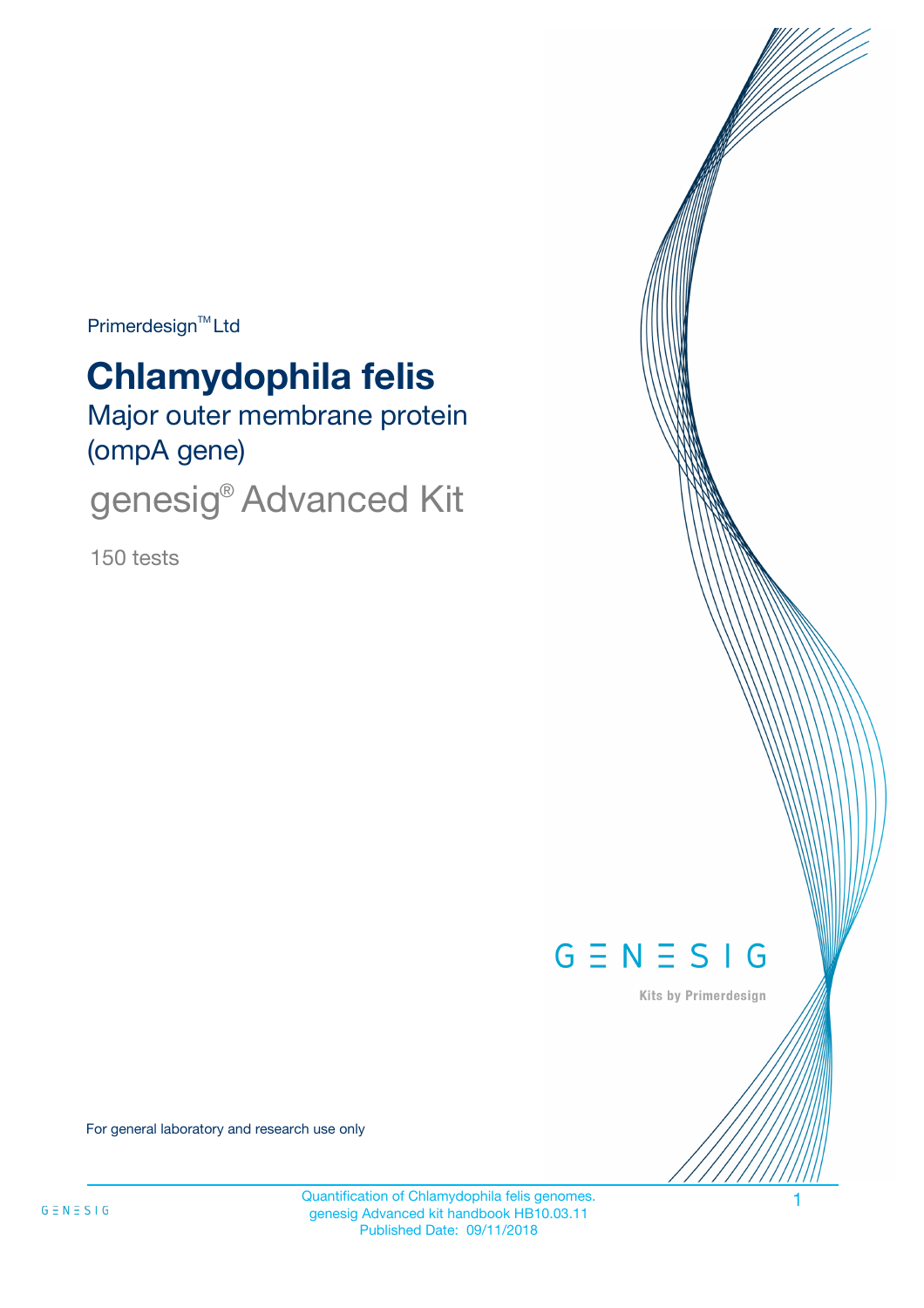## Introduction to Chlamydophila felis

Chlamydophila felis is a rod shaped Gram negative bacterium that is part of the Chlamydiaceae family and responsible for infections of the eye in cats. C. felis is an obligately intracellular, parasitic pathogen with a rigid, lipid containing cell wall. It is predominantly isolated from cats but also seen in humans. The genome is of circular confirmation and around 1.16 mbp long, containing 1005 protein-coding genes. It also contains a 7.5 kbp circular plasmid that is required for virulence. Other virulence factors include the major outer membrane proteins and polymorphic outer membrane proteins that are required for host cell entry.

The bacterium cannot survive outside of the host and is transmitted through contact with ocular secretions from infected individuals. C. felis attacks the conjunctival epithelium of the eye, entering cells after attachment to sialic acid receptors. The organism cannot replicate autonomously and has an unusual replication cycle that occurs in the cytoplasm of the epithelial cells, culminating in formation of the infectious form. Bacterial induced lysis of the cells leads to release of the infectious bodies and spread of infection to other epithelia throughout the body.

Clinical signs include watery discharge from the eye, chemosis, red and swollen conjunctivae, mild nasal discharge, sneezing, lethargy, pneumonitis and may cause infertility in cats. In young kittens chlamydiosis may cause pneumonia. The incubation period is 2-5 days and the infection is common in cats aged less than a year old. Clinical signs usually appear in one eye and progress to become bilateral. Conjunctival shedding usually ceases at around 60 days after infection but persistent infections may develop.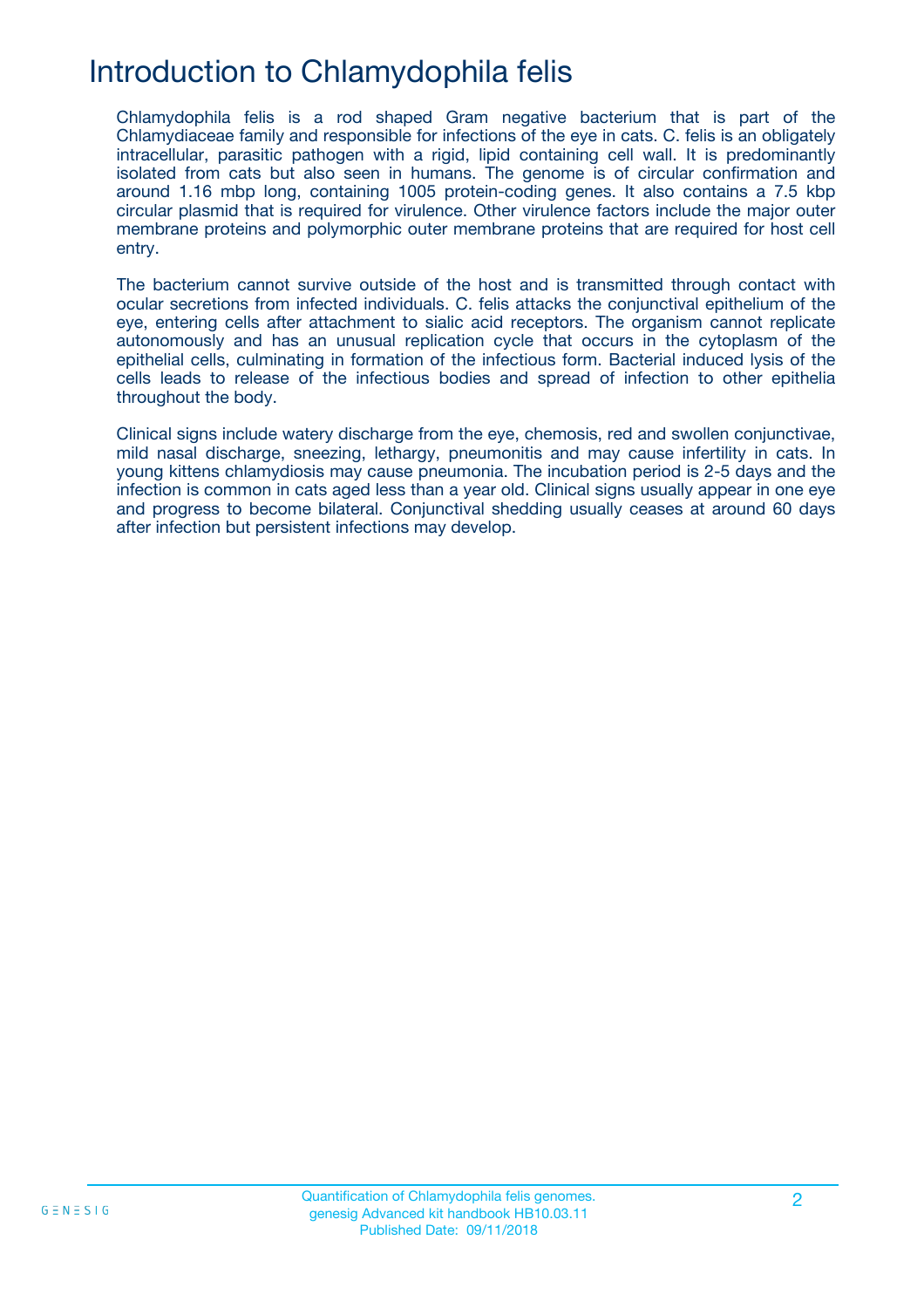## **Specificity**

The Primerdesign genesig Kit for Chlamydophila felis (C.felis) genomes is designed for the in vitro quantification of C.felis genomes. The kit is designed to have a broad detection profile. Specifically, the primers represent 100% homology with over 95% of the NCBI database reference sequences available at the time of design.

The dynamics of genetic variation means that new sequence information may become available after the initial design. Primerdesign periodically reviews the detection profiles of our kits and when required releases new versions.

If you require further information, or have a specific question about the detection profile of this kit then please send an e.mail to enquiry@primerdesign.co.uk and our bioinformatics team will answer your question.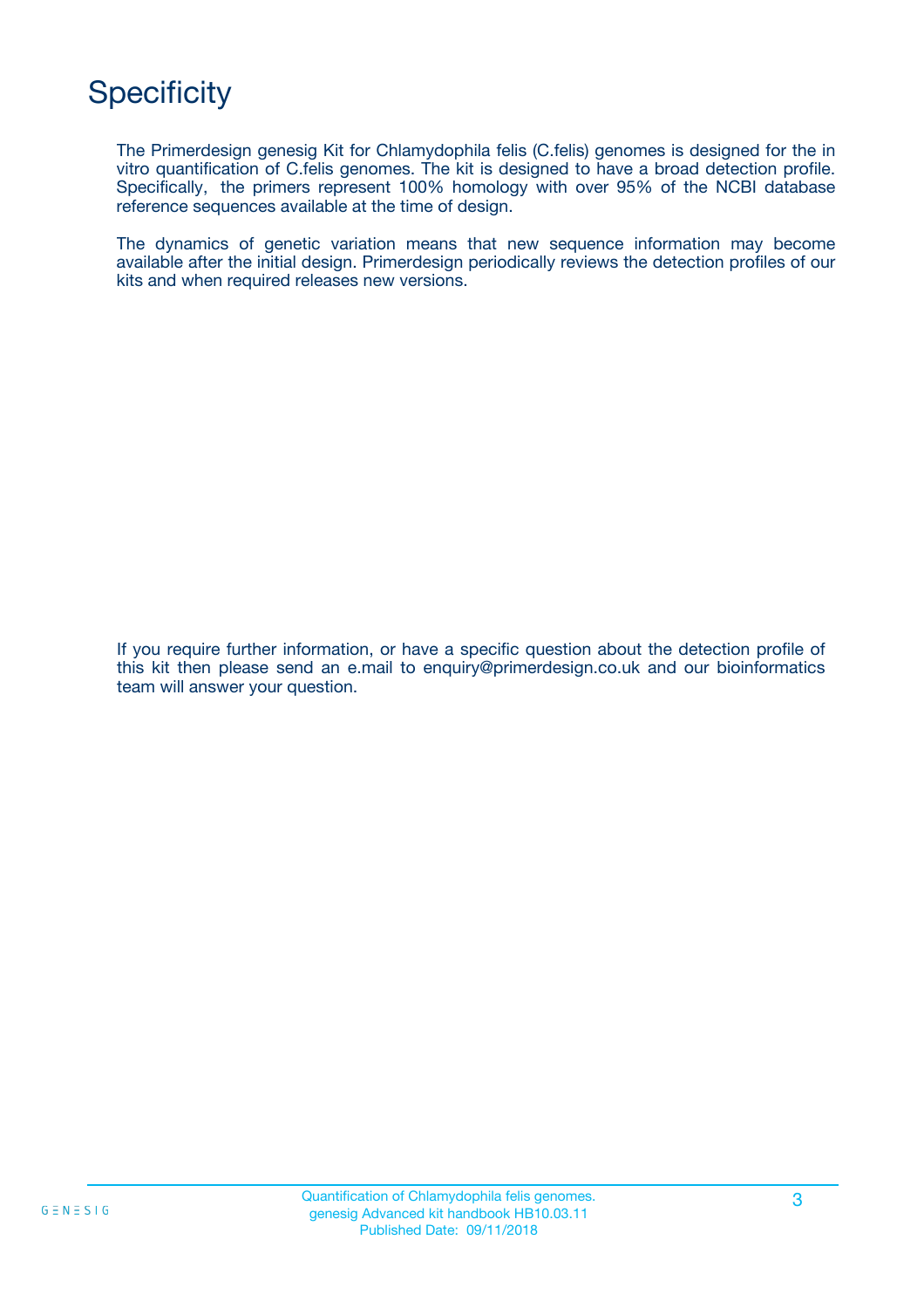## Kit contents

- **C.felis specific primer/probe mix (150 reactions BROWN)** FAM labelled
- **C.felis positive control template (for Standard curve RED)**
- **Internal extraction control primer/probe mix (150 reactions BROWN)** VIC labelled as standard
- **Internal extraction control DNA (150 reactions BLUE)**
- **Endogenous control primer/probe mix (150 reactions BROWN)** FAM labelled
- **RNase/DNase free water (WHITE)** for resuspension of primer/probe mixes
- **Template preparation buffer (YELLOW)** for resuspension of internal control template, positive control template and standard curve preparation

### Reagents and equipment to be supplied by the user

#### **Real-time PCR Instrument**

#### **Extraction kit**

This kit is recommended for use with genesig Easy DNA/RNA extraction kit. However, it is designed to work well with all processes that yield high quality RNA and DNA with minimal PCR inhibitors.

#### **oasig**TM **lyophilised or Precision**®**PLUS 2X qPCR Master Mix**

This kit is intended for use with oasig or PrecisionPLUS2X qPCR Master Mix.

**Pipettors and Tips**

**Vortex and centrifuge**

#### **Thin walled 1.5 ml PCR reaction tubes**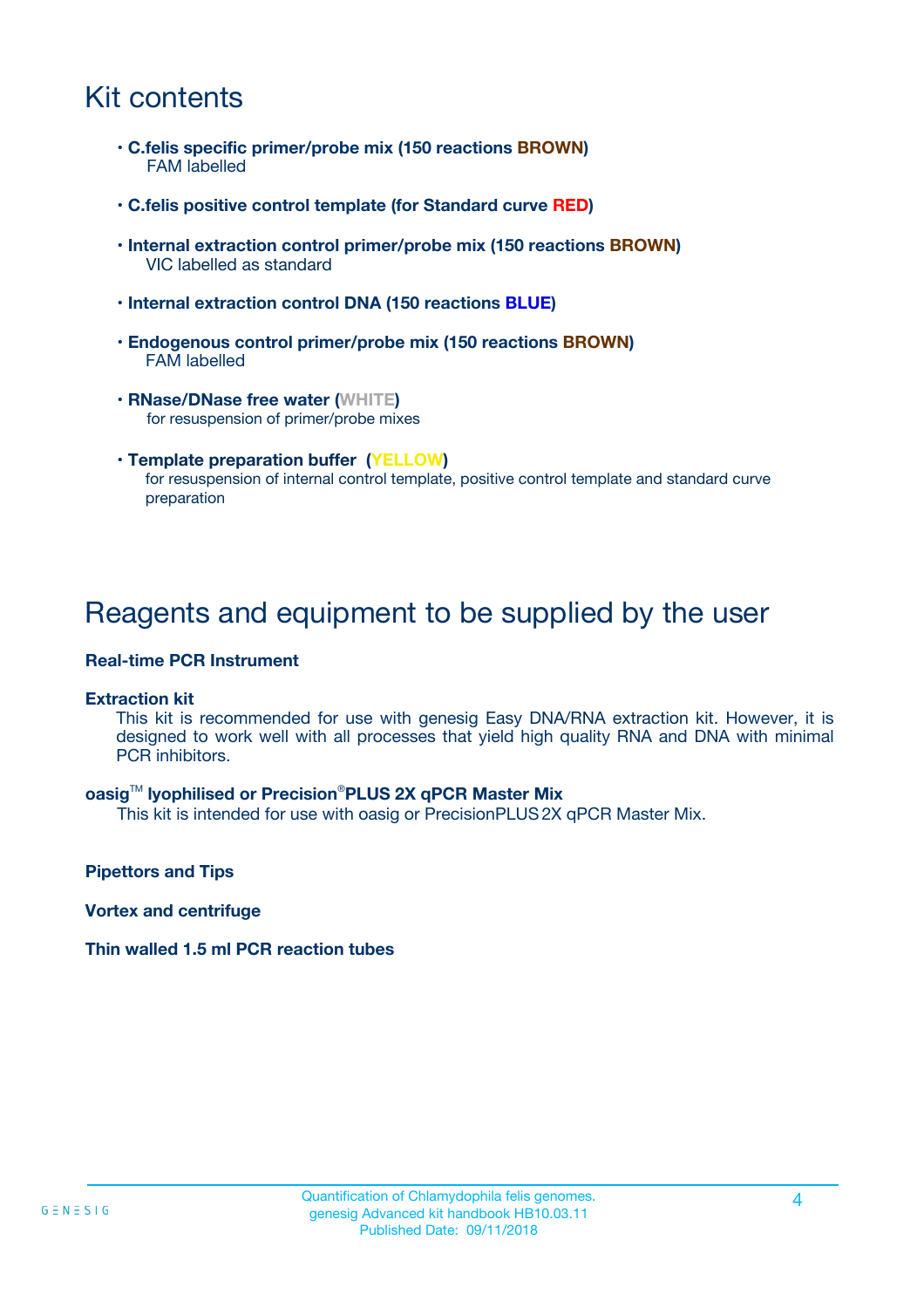### Kit storage and stability

This kit is stable at room temperature but should be stored at -20ºC on arrival. Once the lyophilised components have been resuspended they should not be exposed to temperatures above -20°C for longer than 30 minutes at a time and unnecessary repeated freeze/thawing should be avoided. The kit is stable for six months from the date of resuspension under these circumstances.

If a standard curve dilution series is prepared this can be stored frozen for an extended period. If you see any degradation in this serial dilution a fresh standard curve can be prepared from the positive control.

Primerdesign does not recommend using the kit after the expiry date stated on the pack.

### Suitable sample material

All kinds of sample material suited for PCR amplification can be used. Please ensure the samples are suitable in terms of purity, concentration, and DNA integrity (An internal PCR control is supplied to test for non specific PCR inhibitors). Always run at least one negative control with the samples. To prepare a negative-control, replace the template DNA sample with RNase/DNase free water.

### Dynamic range of test

Under optimal PCR conditions genesig C.felis detection kits have very high priming efficiencies of >95% and can detect less than 100 copies of target template.

### Notices and disclaimers

This product is developed, designed and sold for research purposes only. It is not intended for human diagnostic or drug purposes or to be administered to humans unless clearly expressed for that purpose by the Food and Drug Administration in the USA or the appropriate regulatory authorities in the country of use. During the warranty period Primerdesign genesig detection kits allow precise and reproducible data recovery combined with excellent sensitivity. For data obtained by violation to the general GLP guidelines and the manufacturer's recommendations the right to claim under guarantee is expired. PCR is a proprietary technology covered by several US and foreign patents. These patents are owned by Roche Molecular Systems Inc. and have been sub-licensed by PE Corporation in certain fields. Depending on your specific application you may need a license from Roche or PE to practice PCR. Additional information on purchasing licenses to practice the PCR process may be obtained by contacting the Director of Licensing at Roche Molecular Systems, 1145 Atlantic Avenue, Alameda, CA 94501 or Applied Biosystems business group of the Applera Corporation, 850 Lincoln Centre Drive, Foster City, CA 94404. In addition, the 5' nuclease assay and other homogeneous amplification methods used in connection with the PCR process may be covered by U.S. Patents 5,210,015 and 5,487,972, owned by Roche Molecular Systems, Inc, and by U.S. Patent 5,538,848, owned by The Perkin-Elmer Corporation.

## Trademarks

Primerdesign™ is a trademark of Primerdesign Ltd.

genesig $^\circledR$  is a registered trademark of Primerdesign Ltd.

The PCR process is covered by US Patents 4,683,195, and 4,683,202 and foreign equivalents owned by Hoffmann-La Roche AG. BI, ABI PRISM® GeneAmp® and MicroAmp® are registered trademarks of the Applera Genomics (Applied Biosystems Corporation). BIOMEK® is a registered trademark of Beckman Instruments, Inc.; iCycler™ is a registered trademark of Bio-Rad Laboratories, Rotor-Gene is a trademark of Corbett Research. LightCycler™ is a registered trademark of the Idaho Technology Inc. GeneAmp®, TaqMan® and AmpliTaqGold® are registered trademarks of Roche Molecular Systems, Inc., The purchase of the Primerdesign™ reagents cannot be construed as an authorization or implicit license to practice PCR under any patents held by Hoffmann-LaRoche Inc.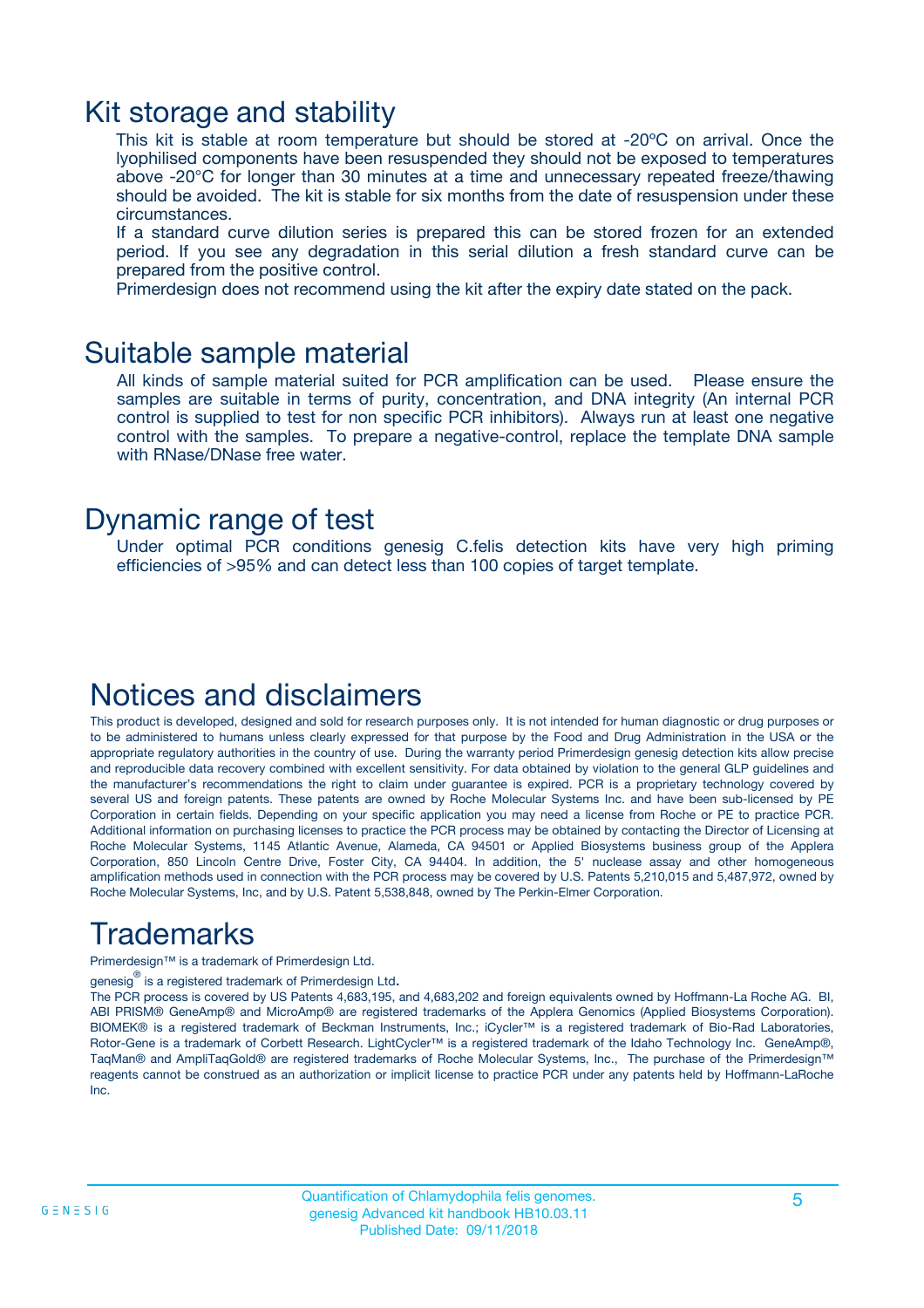## Principles of the test

#### **Real-time PCR**

A C.felis specific primer and probe mix is provided and this can be detected through the FAM channel.

The primer and probe mix provided exploits the so-called TaqMan® principle. During PCR amplification, forward and reverse primers hybridize to the C.felis DNA. A fluorogenic probe is included in the same reaction mixture which consists of a DNA probe labeled with a 5`-dye and a 3`-quencher. During PCR amplification, the probe is cleaved and the reporter dye and quencher are separated. The resulting increase in fluorescence can be detected on a range of qPCR platforms.

#### **Positive control**

For copy number determination and as a positive control for the PCR set up, the kit contains a positive control template. This can be used to generate a standard curve of C.felis copy number / Cq value. Alternatively the positive control can be used at a single dilution where full quantitative analysis of the samples is not required. Each time the kit is used, at least one positive control reaction must be included in the run. A positive result indicates that the primers and probes for detecting the target C.felis gene worked properly in that particular experimental scenario. If a negative result is obtained the test results are invalid and must be repeated. Care should be taken to ensure that the positive control does not contaminate any other kit component which would lead to false-positive results. This can be achieved by handling this component in a Post PCR environment. Care should also be taken to avoid cross-contamination of other samples when adding the positive control to the run. This can be avoided by sealing all other samples and negative controls before pipetting the positive control into the positive control well.

#### **Negative control**

To validate any positive findings a negative control reaction should be included every time the kit is used. For this reaction the RNase/DNase free water should be used instead of template. A negative result indicates that the reagents have not become contaminated while setting up the run.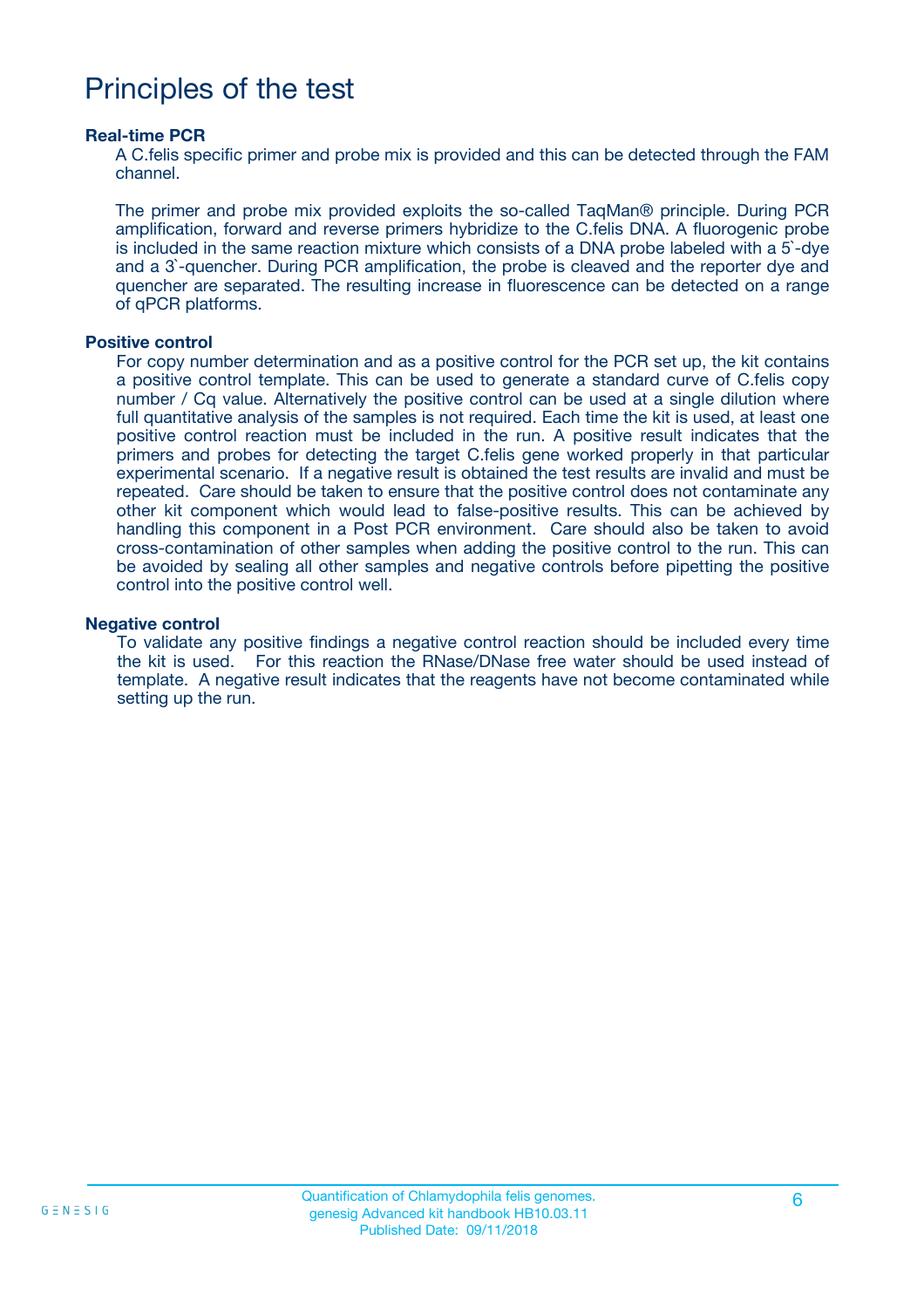#### **Internal DNA extraction control**

When performing DNA extraction, it is often advantageous to have an exogenous source of DNA template that is spiked into the lysis buffer. This control DNA is then co-purified with the sample DNA and can be detected as a positive control for the extraction process. Successful co-purification and qPCR for the control DNA also indicates that PCR inhibitors are not present at a high concentration.

A separate primer and probe mix are supplied with this kit to detect the exogenous DNA using qPCR. The primers are present at PCR limiting concentrations which allows multiplexing with the target sequence primers. Amplification of the control DNA does not interfere with detection of the C.felis target DNA even when present at low copy number. The Internal control is detected through the VIC channel and gives a Cq value of 28+/-3.

#### **Endogenous control**

To confirm extraction of a valid biological template, a primer and probe mix is included to detect an endogenous gene. Detection of the endogenous control is through the FAM channel and it is NOT therefore possible to perform a multiplex with the C.felis primers. A poor endogenous control signal may indicate that the sample did not contain sufficient biological material.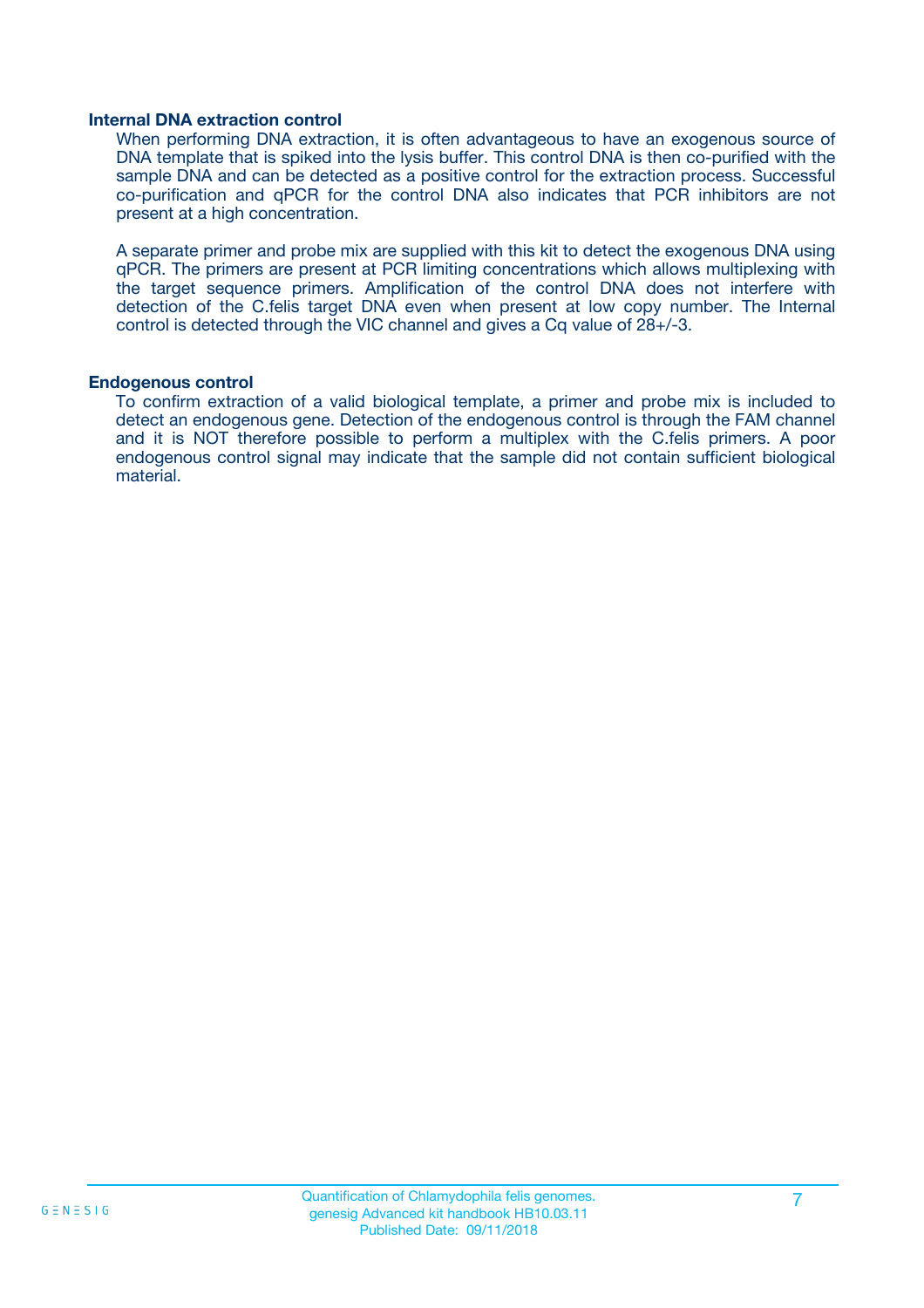### Resuspension protocol

To minimize the risk of contamination with foreign DNA, we recommend that all pipetting be performed in a PCR clean environment. Ideally this would be a designated PCR lab or PCR cabinet. Filter tips are recommended for all pipetting steps.

- **1. Pulse-spin each tube in a centrifuge before opening.** This will ensure lyophilised primer and probe mix is in the base of the tube and is not spilt upon opening the tube.
- **2. Resuspend the primer/probe mixes in the RNase/DNase free water supplied, according to the table below:**

To ensure complete resuspension, vortex each tube thoroughly.

| Component - resuspend in water                       |          |  |
|------------------------------------------------------|----------|--|
| <b>Pre-PCR pack</b>                                  |          |  |
| C.felis primer/probe mix (BROWN)                     | $165$ µl |  |
| Internal extraction control primer/probe mix (BROWN) | $165$ µl |  |
| Endogenous control primer/probe mix (BROWN)          | 165 µl   |  |

**3. Resuspend the internal control template and positive control template in the template preparation buffer supplied, according to the table below:** To ensure complete resuspension, vortex each tube thoroughly.

| Component - resuspend in template preparation buffer |          |  |
|------------------------------------------------------|----------|--|
| <b>Pre-PCR heat-sealed foil</b>                      |          |  |
| Internal extraction control DNA (BLUE)               |          |  |
| <b>Post-PCR heat-sealed foil</b>                     |          |  |
| C. felis Positive Control Template (RED) *           | $500$ µl |  |

\* This component contains high copy number template and is a VERY significant contamination risk. It must be opened and handled in a separate laboratory environment, away from the other components.

### DNA extraction

The internal extraction control DNA can be added either to the DNA lysis/extraction buffer or to the DNA sample once it has been resuspended in lysis buffer.

**DO NOT add the internal extraction control DNA directly to the unprocessed biological sample as this will lead to degradation and a loss in signal.**

- **1. Add 4µl of the Internal extraction control DNA (BLUE) to each sample in DNA lysis/extraction buffer per sample.**
- **2. Complete DNA extraction according to the manufacturers protocols.**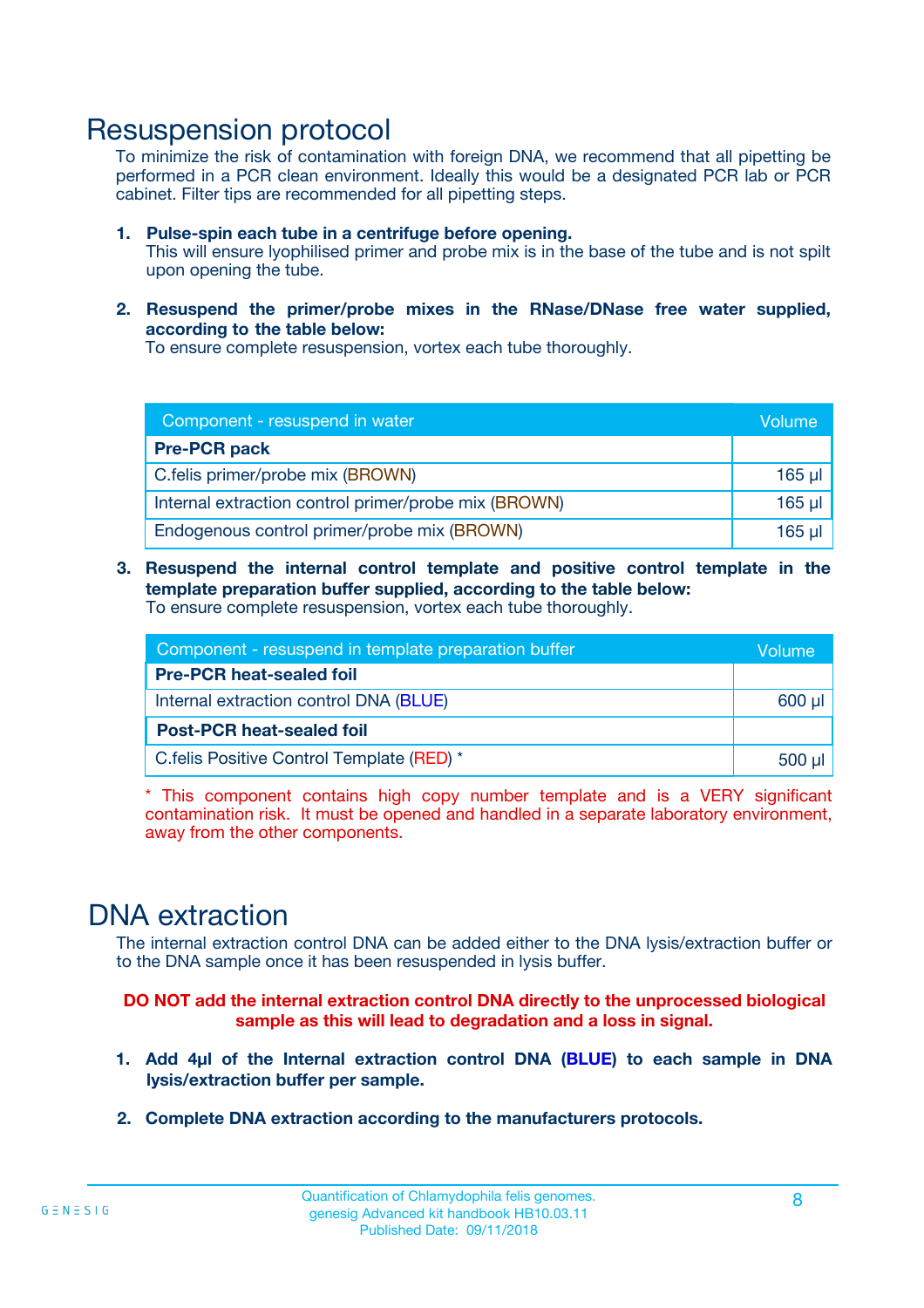## qPCR detection protocol

**1. For each DNA sample prepare a reaction mix according to the table below:** Include sufficient reactions for positive and negative controls.

| Component                                            | Volume   |
|------------------------------------------------------|----------|
| oasig or PrecisionPLUS 2X qPCR Master Mix            | $10 \mu$ |
| C.felis primer/probe mix (BROWN)                     | 1 µI     |
| Internal extraction control primer/probe mix (BROWN) | 1 µl     |
| <b>RNase/DNase free water (WHITE)</b>                | $3 \mu$  |
| <b>Final Volume</b>                                  | 15 µl    |

**2. For each DNA sample prepare an endogenous control reaction according to the table below (Optional):**

**This control reaction will provide useful information regarding the quality of the biological sample.**

| Component                                   | Volume          |
|---------------------------------------------|-----------------|
| oasig or PrecisionPLUS 2X qPCR Master Mix   | $10 \mu$        |
| Endogenous control primer/probe mix (BROWN) | 1 µI            |
| <b>RNase/DNase free water (WHITE)</b>       | 4 µl            |
| <b>Final Volume</b>                         | 15 <sub>µ</sub> |

- **3. Pipette 15µl of each mix into individual wells according to your qPCR experimental plate set up.**
- **4. Prepare sample DNA templates for each of your samples.**
- **5. Pipette 5µl of DNA template into each well, according to your experimental plate set up.**

For negative control wells use 5µl of RNase/DNase free water. The final volume in each well is 20ul.

**6. If a standard curve is included for quantitative analysis, prepare a reaction mix according to the table below:**

| Component                                 | Volume  |
|-------------------------------------------|---------|
| oasig or PrecisionPLUS 2X qPCR Master Mix | 10 µl   |
| C.felis primer/probe mix (BROWN)          | 1 µI    |
| <b>RNase/DNase free water (WHITE)</b>     | $4 \mu$ |
| <b>Final Volume</b>                       | 15 µl   |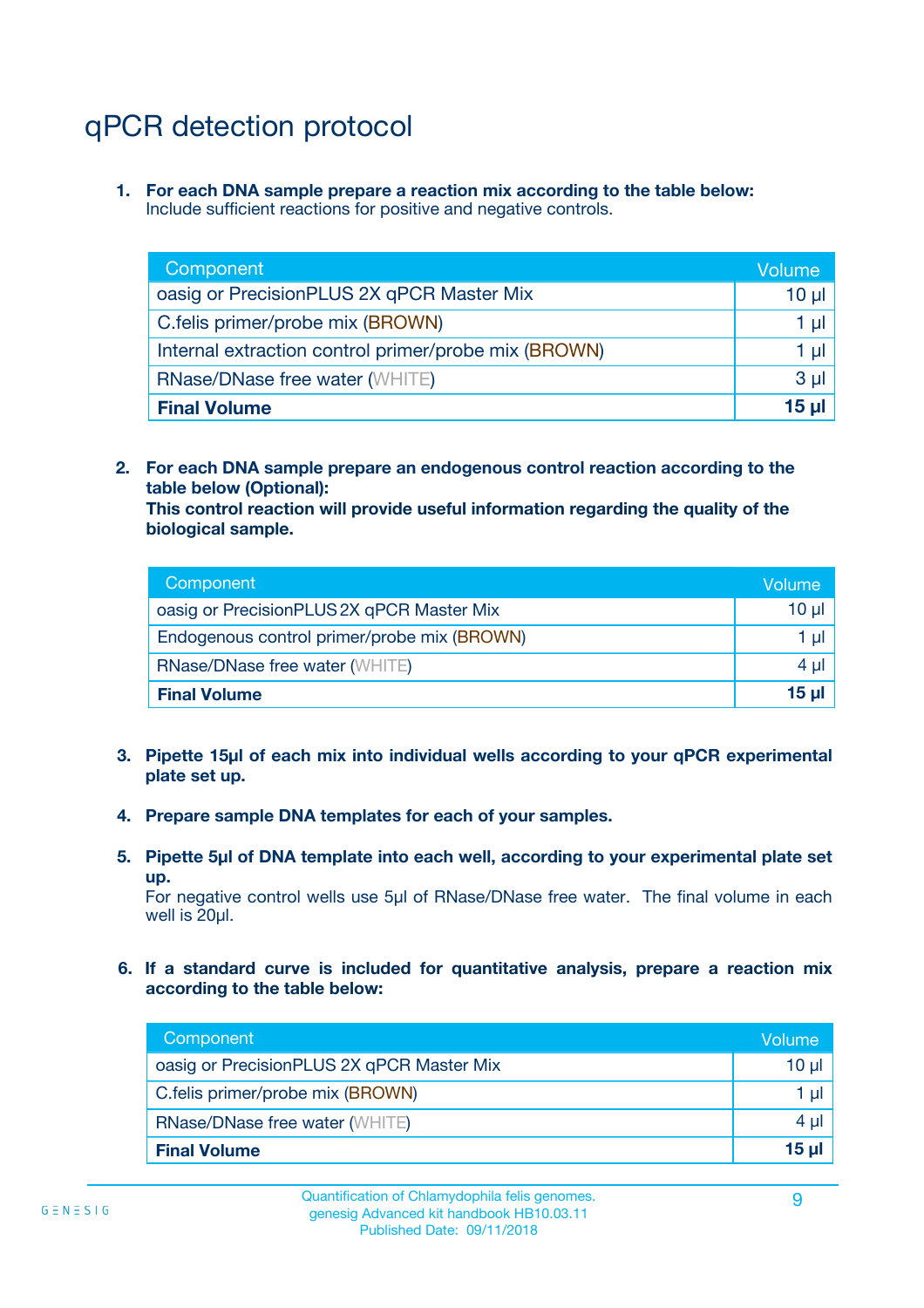#### **7. Preparation of standard curve dilution series.**

- 1) Pipette 90µl of template preparation buffer into 5 tubes and label 2-6
- 2) Pipette 10µl of Positive Control Template (RED) into tube 2
- 3) Vortex thoroughly
- 4) Change pipette tip and pipette 10µl from tube 2 into tube 3
- 5) Vortex thoroughly

Repeat steps 4 and 5 to complete the dilution series

| <b>Standard Curve</b>         | <b>Copy Number</b>     |
|-------------------------------|------------------------|
| Tube 1 Positive control (RED) | $2 \times 10^5$ per µl |
| Tube 2                        | $2 \times 10^4$ per µl |
| Tube 3                        | $2 \times 10^3$ per µl |
| Tube 4                        | $2 \times 10^2$ per µl |
| Tube 5                        | $20$ per $\mu$         |
| Tube 6                        | 2 per µl               |

**8. Pipette 5µl of standard template into each well for the standard curve according to your experimental plate set up.**

#### The final volume in each well is 20µl.

## qPCR amplification protocol

Amplification conditions using oasig or PrecisionPLUS 2X qPCR Master Mix.

|             | <b>Step</b>       | <b>Time</b>     | Temp    |
|-------------|-------------------|-----------------|---------|
|             | Enzyme activation | 2 min           | 95 °C   |
| Cycling x50 | Denaturation      | 10 <sub>s</sub> | 95 $°C$ |
|             | DATA COLLECTION * | 60 s            | 60 °C   |

\* Fluorogenic data should be collected during this step through the FAM and VIC channels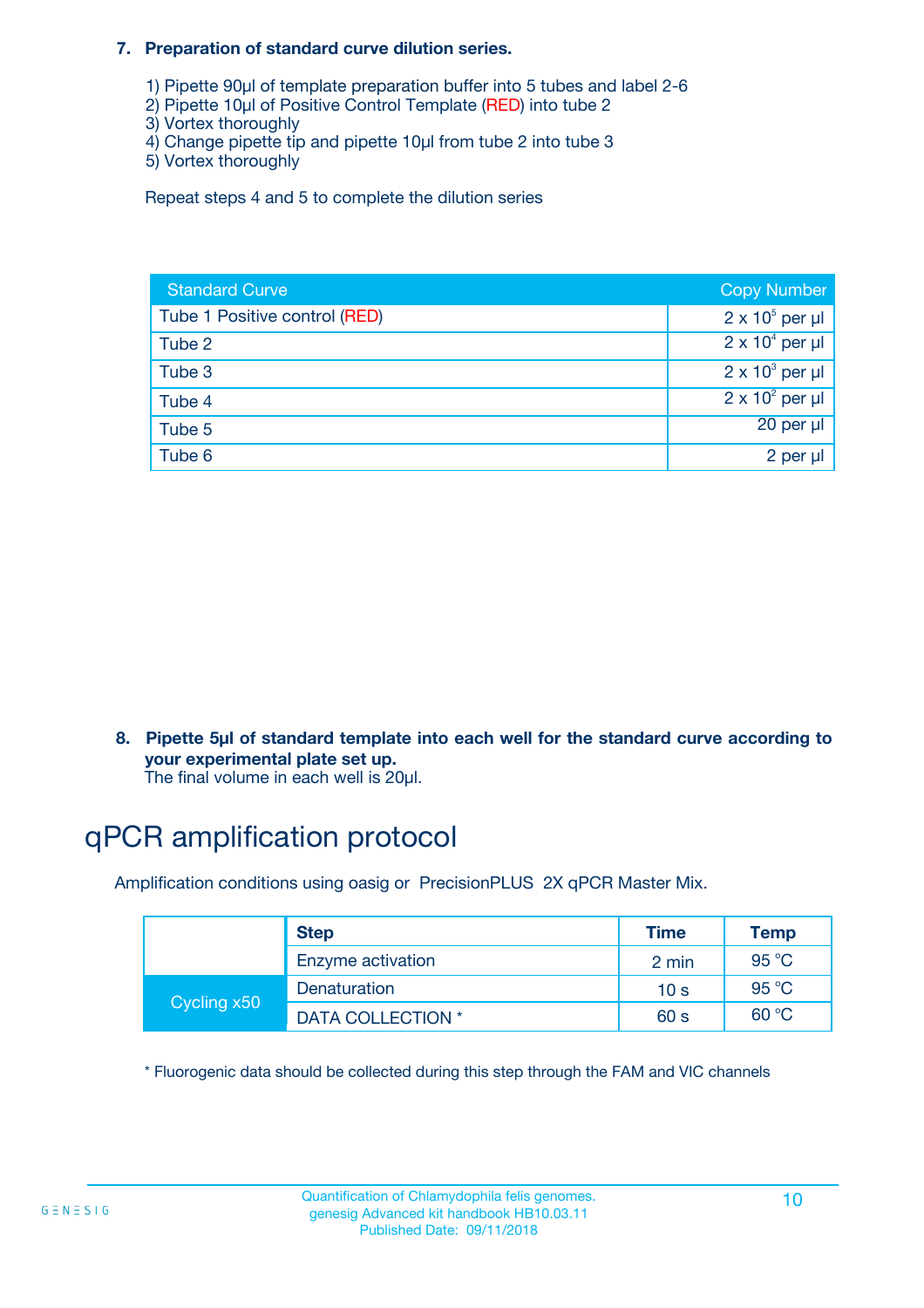## Interpretation of results

| <b>Target</b><br>(FAM) | <b>Internal</b><br>control<br>(NIC) | <b>Positive</b><br>control | <b>Negative</b><br>control | Interpretation                                                                                                  |
|------------------------|-------------------------------------|----------------------------|----------------------------|-----------------------------------------------------------------------------------------------------------------|
| $\leq 30$              | $+ 1 -$                             | ÷                          |                            | <b>POSITIVE QUANTITATIVE RESULT</b><br>calculate copy number                                                    |
| > 30                   | ٠                                   | ÷                          |                            | <b>POSITIVE QUANTITATIVE RESULT</b><br>calculate copy number                                                    |
| > 30                   |                                     | ÷                          |                            | <b>POSITIVE QUALITATIVE RESULT</b><br>do not report copy number as this<br>may be due to poor sample extraction |
|                        | ÷                                   | ÷                          |                            | <b>NEGATIVE RESULT</b>                                                                                          |
| $+ 1 -$                | $+ 1 -$                             | ÷                          | $\leq$ 35                  | <b>EXPERIMENT FAILED</b><br>due to test contamination                                                           |
| $+$ / -                | $+ 1 -$                             | ÷                          | > 35                       | $\star$                                                                                                         |
|                        |                                     | ÷                          |                            | <b>SAMPLE PREPARATION FAILED</b>                                                                                |
|                        |                                     |                            | $+$ /                      | <b>EXPERIMENT FAILED</b>                                                                                        |

Positive control template (**RED**) is expected to amplify between Cq 16 and 23. Failure to satisfy this quality control criterion is a strong indication that the experiment has been compromised.

\*Where the test sample is positive and the negative control is positive with a  $Ca > 35$ , the sample must be reinterpreted based on the relative signal strength of the two results:



If the sample amplifies  $> 5$  Cq earlier than the negative control then the sample should be reinterpreted (via the table above) with the negative control verified as negative.



If the sample amplifies  $< 5$  Cq earlier than the negative control then the positive sample result is invalidated and<br>the result should be determined  $the$  result should be inconclusive due to test contamination. The test for this sample should be repeated.